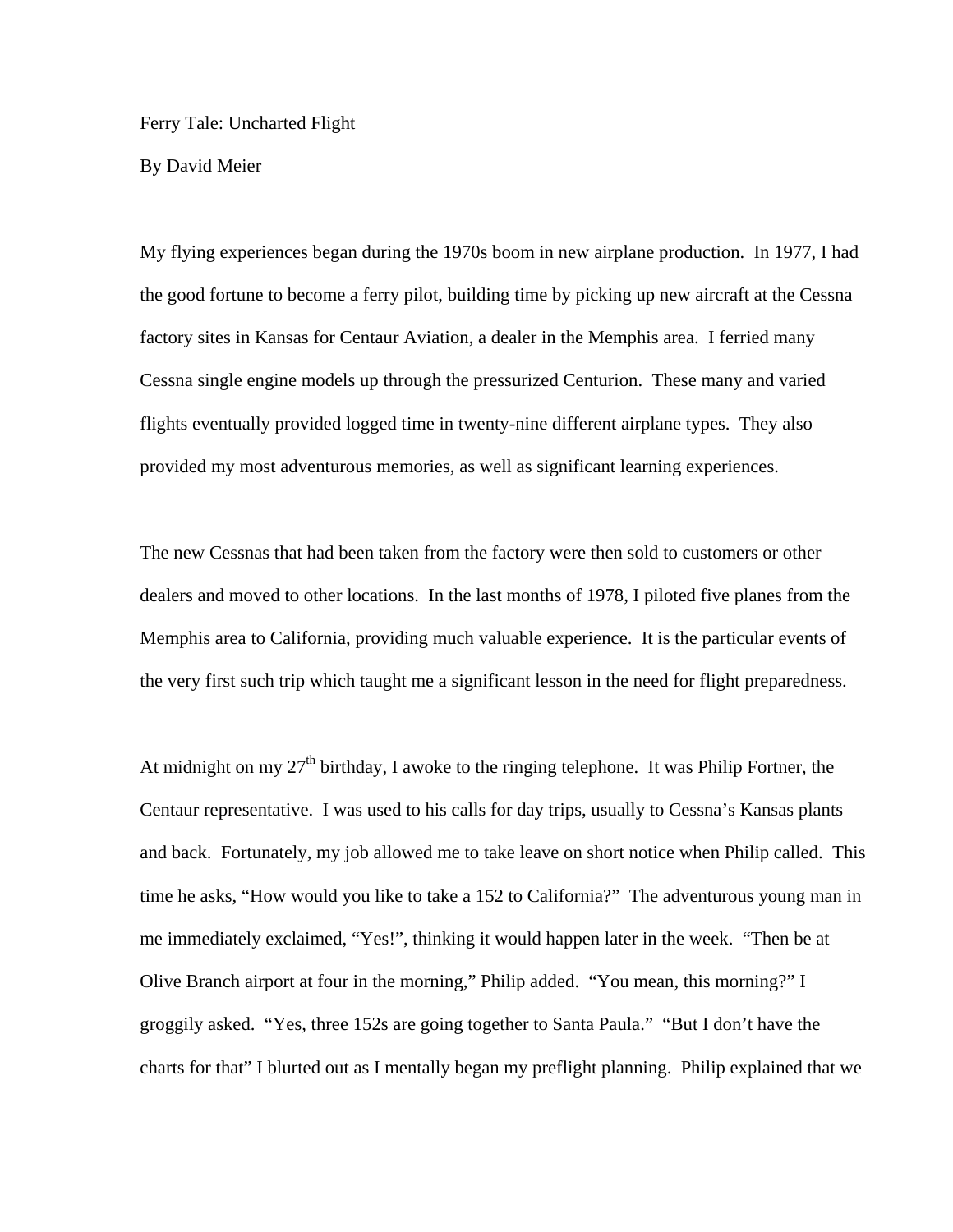would all stay close together in radio contact and that he would take care of the planning. So my adventure began.

I arrived at OLV only four hours after Philip's call. The day was dawning to a gray overcast sky with good visibility below the clouds, sufficient to proceed VFR. The three shiny new C-152s were all fueled, preflighted and ready to go. Our navigation planning consisted of the simple concept of flying as a flight-of-three southwest across Arkansas and Texas, through the Guadeloupe mountains and on across the southern tier of western states. We would go as far as possible in one day. On day two, we would continue on through the Banning Pass into the Los Angeles area, staying clear of busy airspace areas, landing in Santa Paula. My understanding wife, also a pilot, would inform my supervisor that I would not be at work for a while because I was on my way to California. He would understand this, having received many previous similar calls for day trips to Kansas and back.

We departed without much delay and arrived at our first stop in Hot Springs, Arkansas for breakfast, then on to refuel in Paris, Texas. Our next stop was for fuel and lunch at the regional airport in Abilene. Our mission continued smoothly, providing a great time flying low across the flat Texas ranchlands, oil fields and desert plains. After refueling again in Wink, we proceeded over the Guadeloupe Range to El Paso for yet another fuel stop. Texas is a big place to fly across in a Cessna 152 and it took us all day to do it. The plan was proceeding so smoothly that I never thought to inquire about obtaining my own set of charts at any of the airports where we stopped.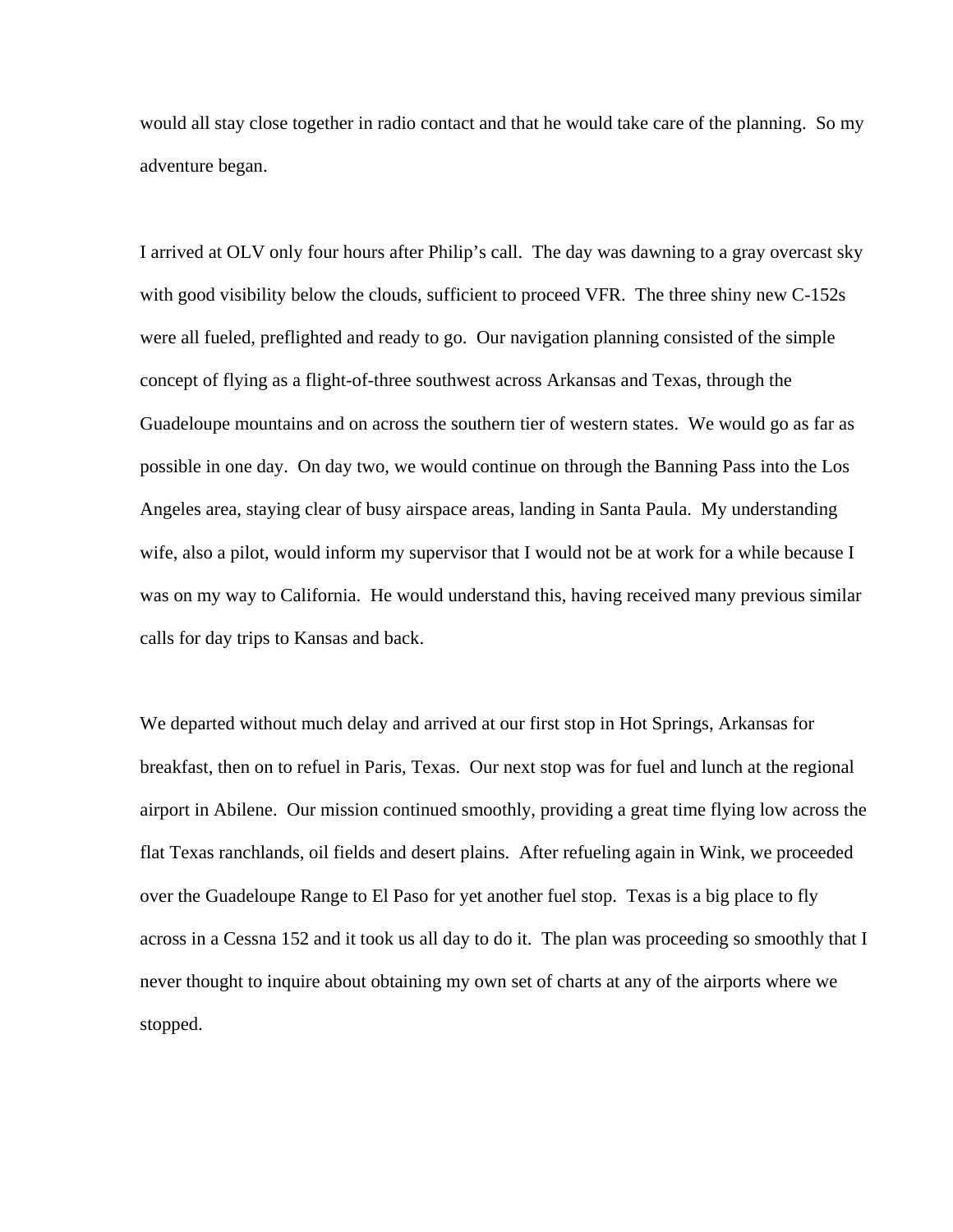Leaving El Paso just before sunset, we pressed on for the next long flight leg toward Phoenix, keeping each other in sight. Looking into the setting sun, I managed to lose the two other Cessnas briefly just as a small mountain range appeared in our path. For reasons yet unknown, I opted to veer to the south side of the mountains while looking for the other two planes. After several minutes passed without regaining visual contact, I determined by radio contact that the others had gone north around the range. When I got back on course, I was about fifteen minutes behind the others. Thankful for the radio contact with my fellow travelers, I copied down the navigation and approach frequencies I would need. As I proceeded alone behind the other two planes toward Phoenix, profound darkness engulfed the sky above and ground below. At this point I felt anxious about this situation, but, in retrospect, not as much as I should have. Fuel could have become an issue had I somehow not arrived in the Phoenix airspace as planned. I had few options for landing elsewhere unless I happened to sight an airport beacon. These were things that I should have been considering but only realized afterwards. On this flight, I was committed to somehow rejoin the others as planned in Phoenix.

The two companion Cessnas proceeded ahead of me and landed as a flight Phoenix Sky Harbor airport. Happily, I soon sighted the Phoenix city lights quite clearly in the distance. I contacted Sky Harbor approach control to report my altitude and intentions but did not give an initial position fix due to my awkward lack of available information. I just indicated that I could see the airport in the distance. When asked how far out I was, I guessed maybe 30 miles. They said they had me on radar at *80* miles out! Obviously, extremely good visibility was not a thing to which I was accustomed. Approach then suggested that I climb a couple of thousand feet because, "There are rocks out there." Seeing the area in the daylight the next morning, I realized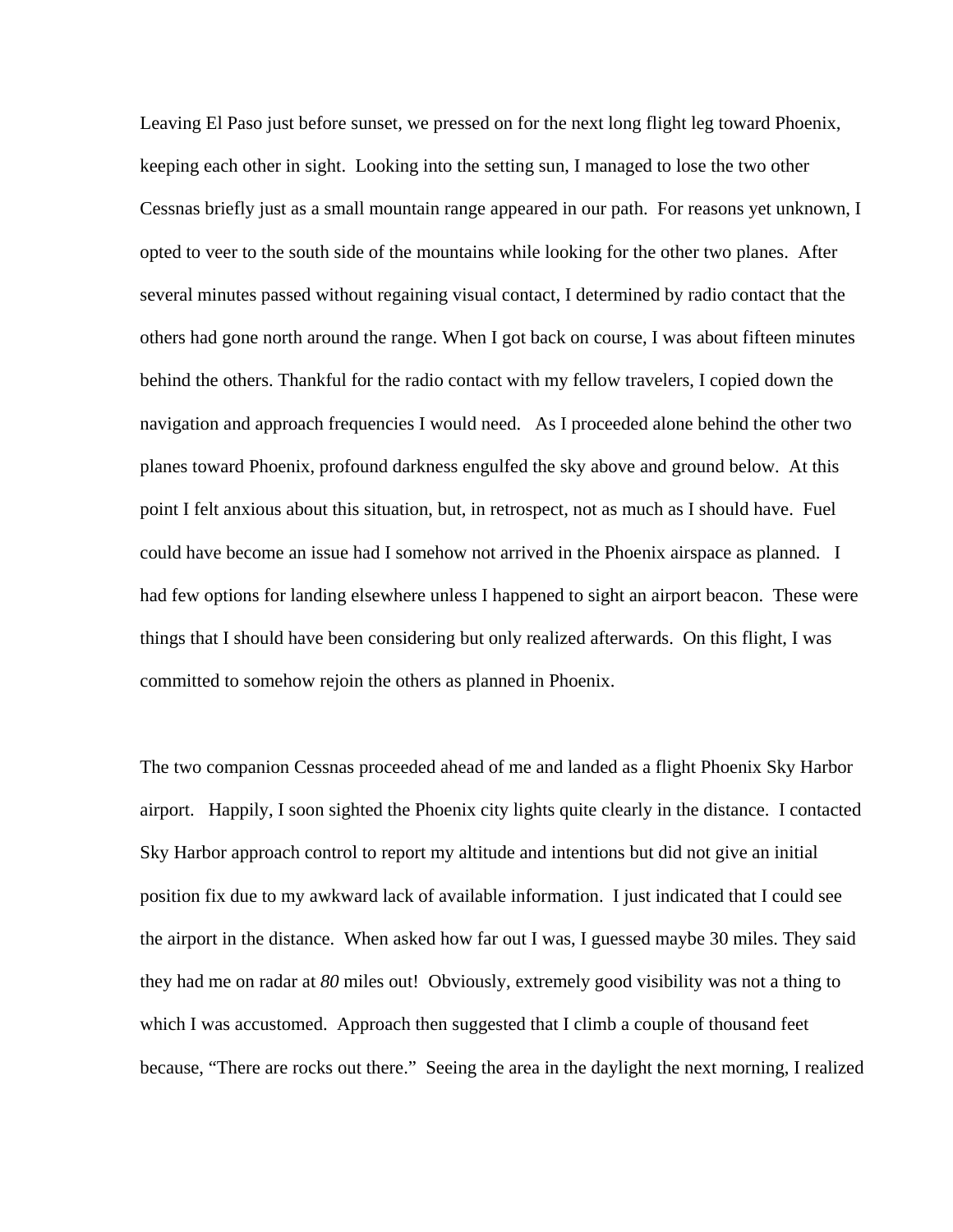that those rocks were what I think of as small mountains. I arrived at Sky Harbor safely, though a bit rattled, with minimal fuel reserve. Despite overcoming what could have been a bad result for me, our little band of ferry pilots was quite pleased to have flown our little Cessnas all the way from Memphis to Phoenix in one very long flying day.

The second day's two flight legs were uneventful, taking us across Death Valley to Palm Springs for a refueling stop. Palm Springs would not let us land as a flight-of-three, so we separated ourselves like an angry cloud of bees to land individually, which was sort of fun. After refueling, we proceeded through the Banning Pass, into the Los Angeles basin, over the Hollywood sign and on to Santa Paula. Visibility in the basin was quite good, which I now know from experience is not the usual case. Santa Paula is in a valley, up against a mountain ridge. Our landing traffic pattern was over the nearby mountain side rather than the valley, which made the conclusion of our long mission interesting. Once on the ground, it was immediately apparent that this little airport was a hotbed of grass roots aviation activity, as it now remains. The little Cessnas we delivered were later crated and forwarded Australia by the appropriately named Southern Cross Aviation. Our return trip included a ferry jump over the mountain in a Cessna 210 to Van Nuys airport, a commuter Twin Otter to LAX , concluding with an airline flight.

Rinker Buck's *Flight of Passage* details a transcontinental flight made by the author and his older teenage brother in a Piper Cub, made over much the same western route just a dozen years prior to the flight I have described. The two boys navigated successfully through their adventures without radio, using their charts and simple pilotage. Flying a similar mission in the smallest of Cessnas proved to me the importance of having proper information even more so